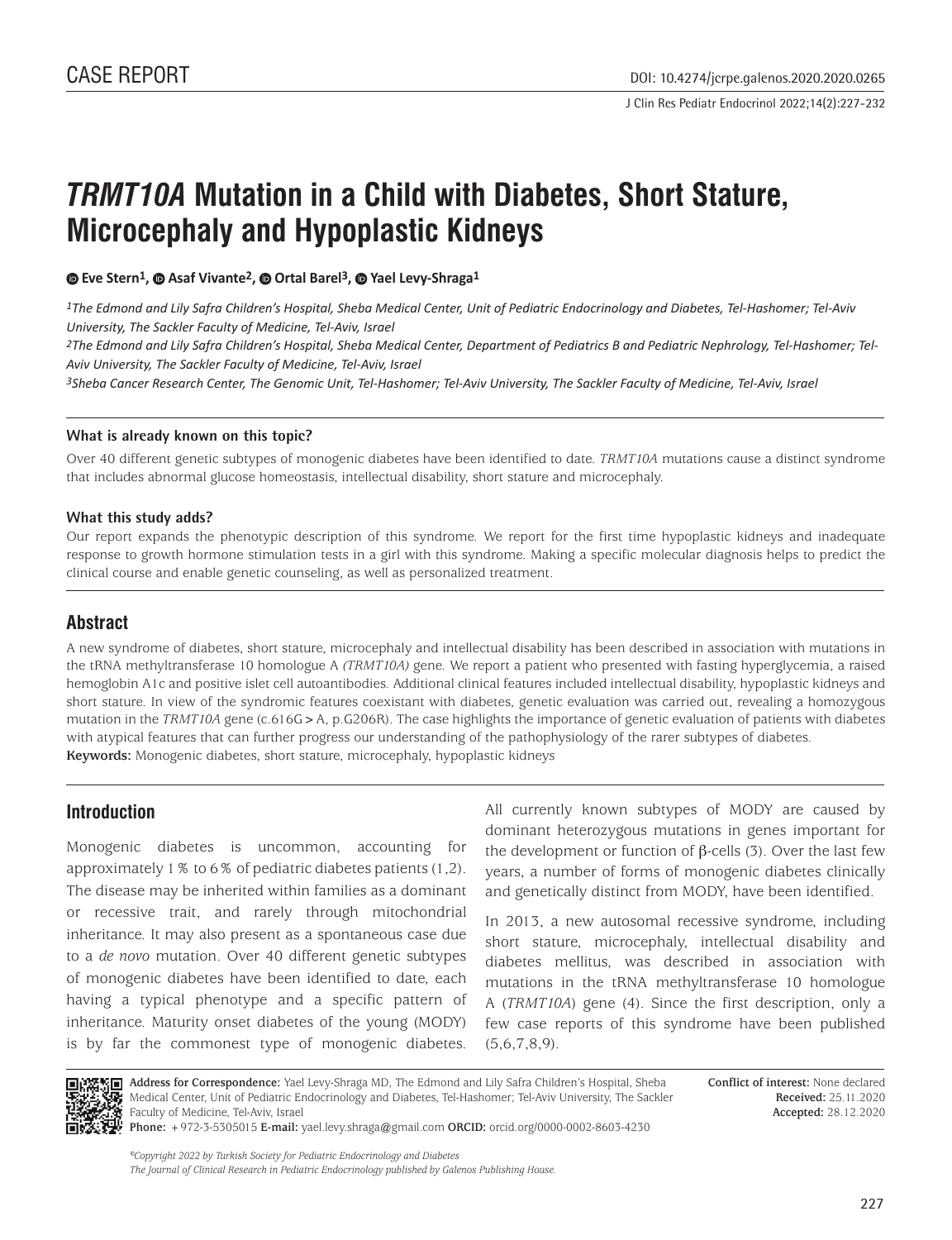The aim of this case report is to describe a girl that presented with hyperglycemia and positive autoantibodies with a presumed diagnosis of type 1 diabetes. Identification of the genetic etiology of a *TRMT10A* mutation improved the understanding of the disease course and enabled personalized clinical care.

# **Case Report**

An 11-year-old girl was referred to the emergency room in light of high fasting glucose of 153 mg/dL (normal values 70- 100 mg/dL) and a hemoglobin A1c (HbA1c) of 9.9% (normal values 3.8-6.4%). The patient was born to Jewish parents of Uzbekistan descent; parents were distantly related. Two older siblings were healthy and there was no family history of diabetes or any other autoimmune condition. Pregnancy was notable for intrauterine growth retardation (IUGR) demonstrated from week 17 of pregnancy. Birth weight was 2190 grams at term with no perinatal complications. Developmental milestones were delayed and the patient had been diagnosed with attention deficit disorder in early childhood.

At the age of two years old following repeated urinary tract infections, an ultrasound scan revealed bilateral mildly hypoplastic kidneys. Consequently, she was under nephrology follow-up that showed stable renal growth and normal renal function.

At the age of 11 years, her height was 127.3 cm [-2.3 standard deviation (SD)], weight 33.5 kg (-0.5 SD), body mass index (BMI) 20.7 kg/m² (1.0 SD) and head circumference 49 cm (-2.0 SD) (Figure 1). Growth velocity was 4.2 cm/year. Due to the short stature the patient was referred for endocrinological assessment. Laboratory investigations revealed fasting blood glucose of 110 mg/dL (normal values 70-100 mg/ dL) and insulin-like growth factor 1 168 ng/mL (normal range 118-448 ng/mL). Her bone age determined using the Greulich-Pyle method was eight years and ten months at chronological age of ten years and nine months. On repeat laboratory investigations, fasting blood glucose was 153 mg/dL and HbA1c 9.9% (normal values 3.8-6.4%). Medical history was negative for polydipsia, polyuria or significant weight loss. Subsequent laboratory examinations showed positive anti-islet cell antibodies (76.9 IU/mL, normal range 0-30) with weakly positive anti-GAD antibodies (7.4 IU/mL, normal range 0-5). She was started on a low dose of long acting insulin with a working diagnosis of type 1 diabetes.

In view of the combination of IUGR, developmental delay, hypoplastic kidneys, short stature and diabetes, a genetic etiology was suspected. The presence of hypoplastic kidneys raised the suspicion for a diagnosis of MODY type 5, which can include congenital renal malformations as a feature. Therefore, she was referred to the nephro-genetic clinic in our institute. On examination, dysmorphic features including microcephaly, narrow nasal bridge, retrognathia and beaked nose were observed. In addition, a large hyperpigmented skin lesion on her left thigh and bilateral fifth finger clinodactyly were noted. Microarray was reported as normal. Whole exome sequencing was carried out which revealed a homozygous missense mutation in the *TRMT10A* gene (NM\_001134665, c.616G>A, p.G206R). This mutation has previously been reported (5). Both parents were found to be heterozygous for the mutation.



**Figure 1.** Height (A) and weight (B) curves of the patient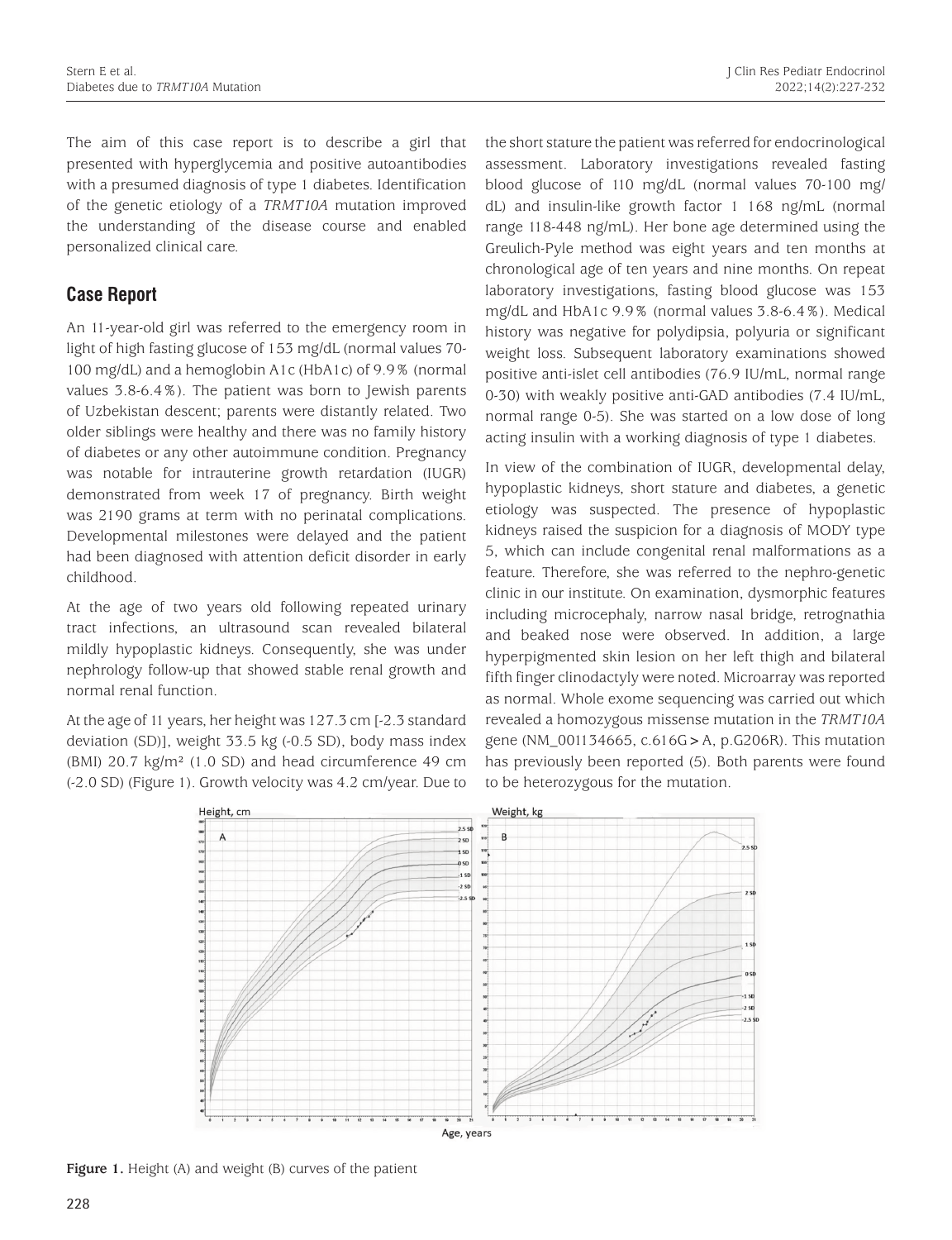Growth hormone stimulation tests were performed due to short stature, low growth velocity and delayed bone age. Peak growth hormone was 7.3 mcg/L after administration of clonidine and 1.8 mcg/L after administration of arginine, establishing a diagnosis of growth hormone deficiency. Magnetic resonance imaging (MRI) of the pituitary was reported as normal*.* Growth hormone replacement therapy was discussed with the family who decided against treatment.

In the subsequent months following diagnosis, glucose levels were well controlled with low doses of long acting insulin with no need for boluses of short acting insulin with meals. Subsequently short acting insulin was started with meals.

Two years following diagnosis, she was clinically well. Her height was 139.5 cm (-2.5 SD), weight 43.3 kg (-0.3 SD) and BMI 22.4 kg/m² (1.0 SD) (Figure 1). Pubertal status was Tanner stage 3. The insulin requirement was 0.4 units/kg/ day. Glycemic control was good with fasting glucose 147 mg/ dL and HbA1c of 7%. C-peptide level at the same time was still detectable at 2.47 ng/mL (normal range 0.9-7.1 ng/mL). Monitoring glucose levels using the FreeStyle Libre flash glucose monitoring system demonstrated relatively stable glucose levels with no hypoglycemic events (Figure 2). Ophthalmic examination was normal with no evidence of retinopathy.

Informed consent from the parents of the patients was obtained for publication of the case.

## **Discussion**

Here we present a case of monogenic diabetes due to *TRMT10A* mutation. The elevated fasting glucose and HbA1c of the patient met the criteria for a diagnosis of diabetes mellitus. Diabetes mellitus is a heterogeneous group of disorders with different genetic patterns and pathophysiological mechanisms. Type 1 diabetes is the most common type in the pediatric population and the patient had positive anti-islet cell antibodies. However, the low insulin requirements, detectable C-peptide levels and presence of extra pancreatic features (IUGR, developmental delay, hypoplastic kidneys, short stature) raised the suspicion of a genetic syndrome. The presence of hypoplastic kidneys was suspicious for a diagnosis of MODY type 5. However, no mutation in *HNF1*β was detected on whole exome sequencing. Type 2 diabetes is becoming an increasing problem in obese adolescents but the patient's BMI was in the normal range for her age.

*TRMT10A* mutation was first described in three siblings born to consanguineous parents of Moroccan descent, each with short stature and intellectual disability. They were diagnosed with diabetes between the ages of 14 and 22 years (4). All were negative for anti-GAD, islet cell and anti-insulin antibodies, in addition to having an HLA phenotype that did not confer risk of developing type 1 diabetes. Whole exome sequencing was carried out on one of the probands and one candidate mutation in chromosome 4, a homozygous c.379G>A in exon 4 of *TRMT10A* was identified. This was predicted to replace an arginine residue with a premature stop codon at position 127 of the polypeptide chain. Both affected siblings were found to be homozygous for the



**Figure 2.** Averaged diurnal glucose levels within two weeks as measured by continuous glucose monitoring (Libre) two years after the diagnosis. At that time the daily insulin dose was 0.4 units/kg/day. The dark gray area represents the inter quantile range (IQR 25-75) of glucose levels and the black line the median

*IQR: interquartile range*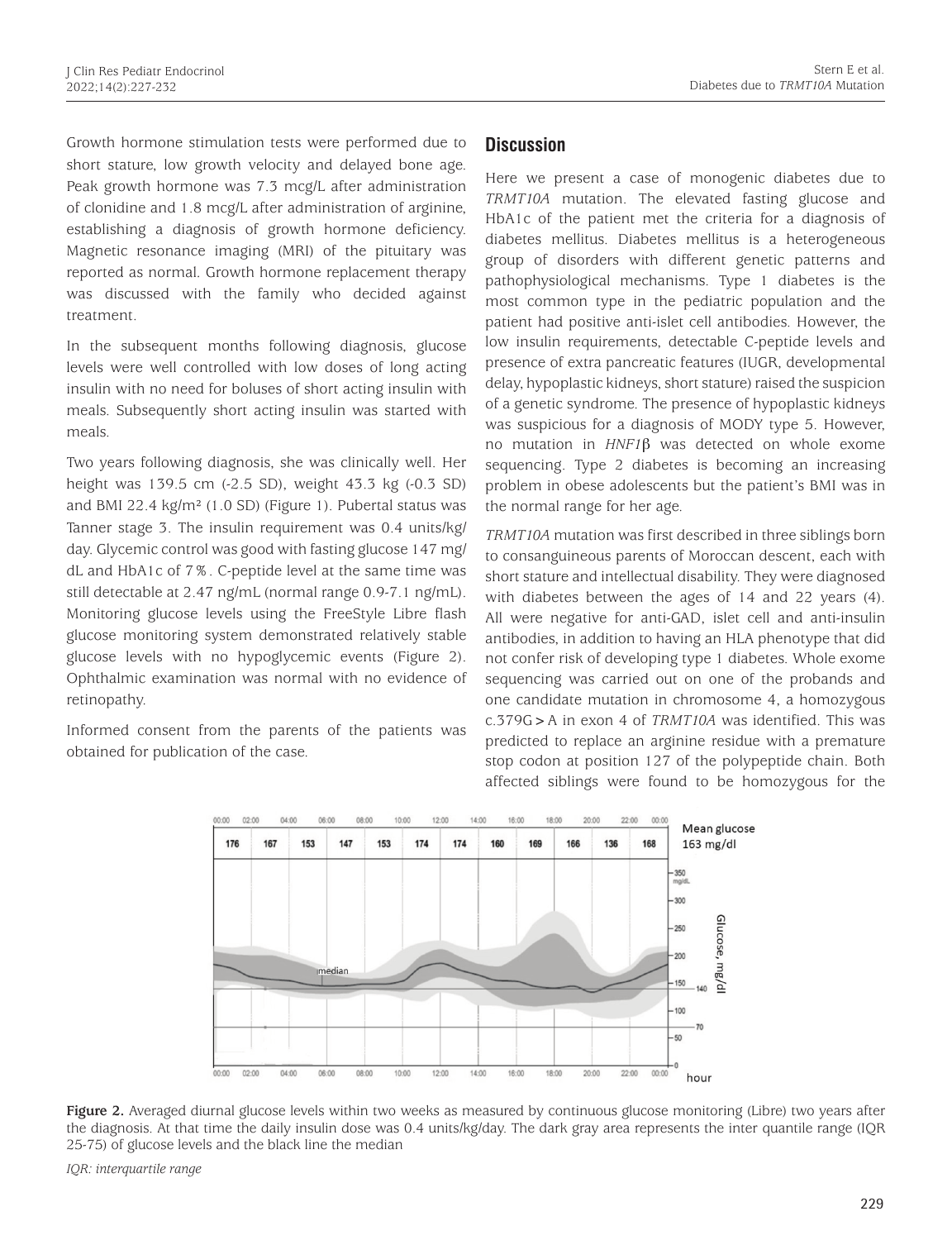mutation while the parents and an unaffected sibling were found to be heterozygous for the mutation.

Following this report, nine additional individuals from five different families were reported as having homozygous mutations, compound heterozygous or deletion in the same gene (5,6,7,8,9). Similar to our patient, all reported patients exhibited intellectual disability and microcephaly (Table 1). In some patients the microcephaly presented at birth and resolved later and others had persistent microcephaly. Some patients had epilepsy and two patients had abnormal brain MRI findings (6).

Another main feature of the syndrome is abnormal glucose homeostasis. A variety of clinical presentations have been reported, including diabetes with or without ketosis, hyper insulinemic hypoglycemia, insulin resistance and postprandial hyperglycemia. The age at diabetes diagnosis ranged from nine to 28 years. Our patient was diagnosed with diabetes at the age of 11 years without ketoacidosis. Interestingly, she had positive islet cell antibodies, as was previously described in another patient (8). She had good glycemic control with relatively low insulin doses (0.4 units/kg/day) and detectable c-peptide two years after the diagnosis. This feature of well-preserved insulin secretion was previously reported in this syndrome (4,7,8). Of note,

| Table 1. Clinical characteristics of 13 patients from seven families with TRMT10A mutations |                |                           |                                                                 |                                                                        |                       |              |                            |           |                  |                                                                                                |
|---------------------------------------------------------------------------------------------|----------------|---------------------------|-----------------------------------------------------------------|------------------------------------------------------------------------|-----------------------|--------------|----------------------------|-----------|------------------|------------------------------------------------------------------------------------------------|
| Reference                                                                                   | No.            | Gender                    | TRMT10A<br>mutation                                             | Impaired glucose<br>metabolism                                         | Treatment             | Microcephaly | Intellectual<br>disability | Epilepsy  | Short<br>stature | Other<br>features                                                                              |
| Igoillo-<br>Esteve et al<br>$(4)$ 2013                                                      | $\mathbf{1}$   | $\mathbb F$               | $c.379$ G $> A$ ;<br>p. Arg127Stop                              | Diabetes                                                               | Insulin               | Yes          | Yes                        | Yes       | Yes              | Dysmorphic<br>features,<br>osteoporosis                                                        |
|                                                                                             | $\mathbf{2}$   | $\mathbb F$               | $c.379$ G $> A$ ;<br>p. Arg127Stop                              | Diabetes                                                               | Insulin               | Yes          | Yes                        | <b>NR</b> | Yes              |                                                                                                |
|                                                                                             | $\mathfrak I$  | М                         | $c.379$ G $> A$ ;<br>p. Arg127Stop                              | diabetes                                                               | Insulin               | Yes          | Yes                        | <b>NR</b> | Yes              |                                                                                                |
| Gillis et al<br>$(5)$ 2014                                                                  | $\overline{4}$ | F                         | c.616G > A, p.<br>Gly206Arg                                     | Hyperinsulinaemic<br>hypoglycemia<br>and postprandial<br>hyperglycemia | Diet                  | Yes          | Yes                        | Yes       | Yes              | Delayed<br>puberty                                                                             |
|                                                                                             | 5              | М                         | c.616G > A, p.<br>Gly206Arg                                     | As his sister                                                          | Diet                  | Yes          | Yes                        | Yes       | Yes              |                                                                                                |
|                                                                                             | 6              | М                         | c.616G > A, p.<br>Gly206Arg                                     | As his sister                                                          | Diet                  | Yes          | Yes                        | Yes       | Yes              |                                                                                                |
| Zung et al<br>$(8)$ 2015                                                                    | $\overline{7}$ | F                         | 4q23 deletion                                                   | Ketotic diabetes.<br>Positive islet cell<br>antibodies                 | Insulin               | Yes          | Yes                        | Nr        | Yes              | Delayed<br>puberty                                                                             |
| Yew et al (7)<br>2016                                                                       | $\,8\,$        | F                         | $c.79G > T$ ; p.<br>Glu27Ter                                    | Diabetes, insulin<br>resistance                                        | Insulin,<br>metformin | Yes          | Yes                        | Yes       | No               | Buffalo<br>hump                                                                                |
|                                                                                             | 9              | М                         | $c.79G > T$ ; p.<br>Glu27Ter                                    | Diabetes, insulin<br>resistance                                        | Metformin             | Yes          | Yes                        | Yes       | No               | Delayed<br>puberty                                                                             |
| Narayanan<br>et al (6)<br>2015                                                              | 10             | F                         | $c.277C > T$ , p.<br>Arg93* and<br>$c.397C > T$ , p.<br>Arg133* | N <sub>o</sub>                                                         |                       | Yes          | Yes                        | <b>NR</b> | <b>NR</b>        | Dysmorphic<br>features,<br>abnormal<br>brain MRI                                               |
|                                                                                             | 11             | M                         | $c.277C > T$ , p.<br>Arg93* and<br>$c.397C > T$ , p.<br>Arg133* | No                                                                     |                       | Yes          | Yes                        | Yes       | <b>NR</b>        | Pulmonary<br>infections.<br>abnormal<br>brain MRI                                              |
| Lin et al $(9)$<br>2020                                                                     | 12             | М                         | $c.496 - 1G > A$                                                | Diabetes                                                               | Metformin             | Yes          | Yes                        | Yes       | Yes              |                                                                                                |
| Present<br>report                                                                           | 13             | $\boldsymbol{\mathrm{F}}$ | c.616G > A, p.<br>Gly206Arg                                     | Diabetes                                                               | Insulin               | Yes          | Yes                        | No        | Yes              | IUGR.<br>dysmorphic<br>features,<br>growth<br>hormone<br>deficiency,<br>hypoplastic<br>kidneys |

F: female, M: male, NR: not reported, IUGR: intrauterine growth retardation, MRI: magnetic resonance imaging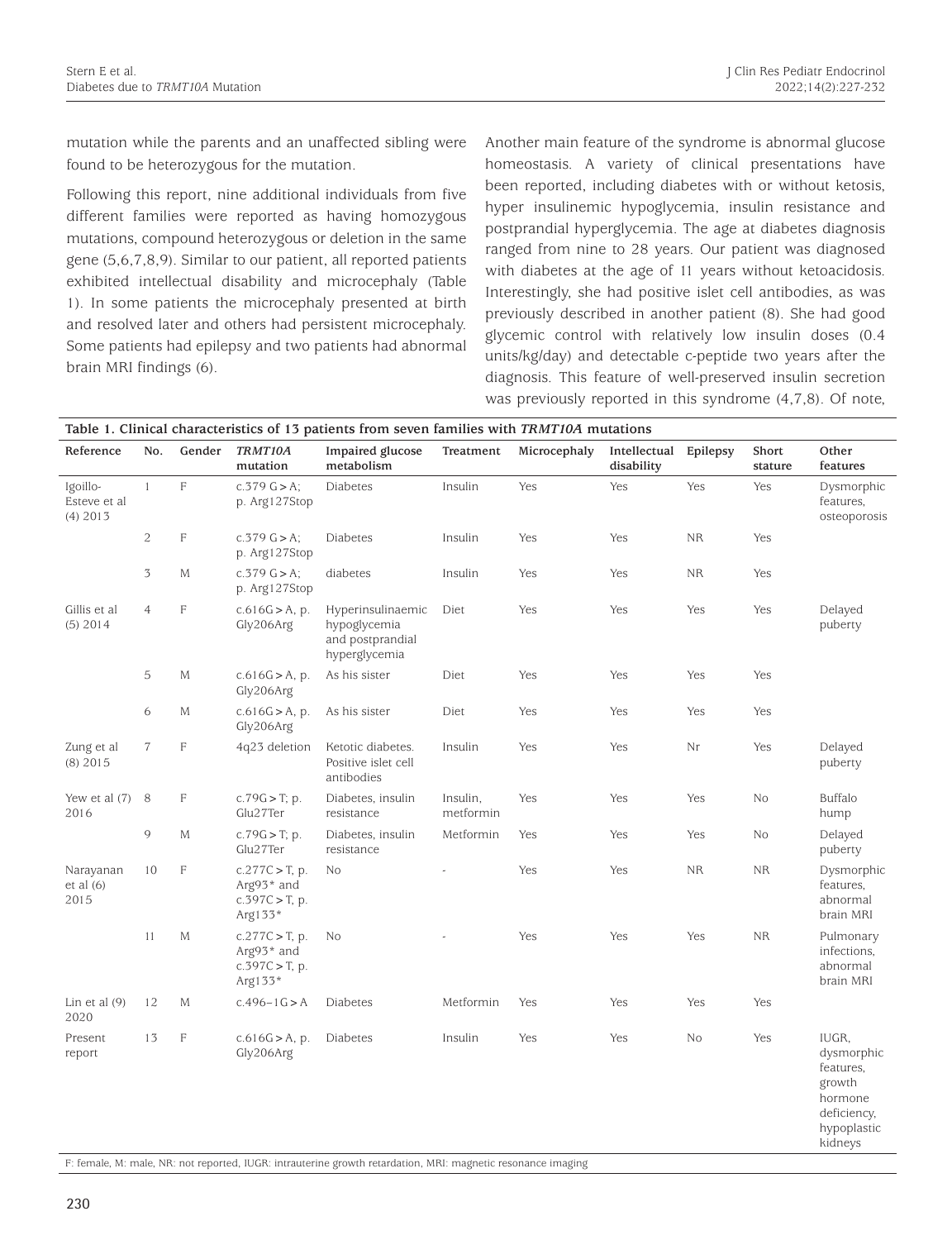our patient had the same mutation as the family described by Gillis et al (5). Both families originated from the same small and isolated Jewish community in Uzbekistan, yet the clinical phenotype differed between the two families. The three siblings had mainly hyperinsulinamic hypoglycemia (5), while our patient had diabetes with no documented hypoglycemic events.

Our novel finding is the hypoplastic kidneys and abnormal growth hormone stimulation tests, that were not previously described. Although short stature was previously described as part of this syndrome, this is the first time that growth hormone deficiency was diagnosed by stimulation tests. Additional features of the syndrome that were described in some of the patients included dysmorphic features and delayed puberty.

Transfer RNAs (tRNAs) are non-coding RNA molecules essential for protein synthesis (10). Across many species, tRNAs undergo complex post translational modifications including modification of tRNA nucleotide bases and sugars crucial for cellular function. Multiple enzymes have been identified that catalyze these posttranscriptional tRNA modification reactions. *TRMT10A* encodes a protein that has tRNA m<sup>1</sup>G<sub>9</sub> methyltransferase activity (7). The protein was first discovered in yeast and its homologues are widely conserved across eukarya and archaea (11). The functional characterization of human *TRMT10A* was recently studied (12). This nuclear protein is expressed in several tissues including the liver, kidney, spleen, lung and adipose tissue. The expression is enriched in the brain and pancreatic islet cells. This is consistent with the main features of the syndrome described: microcephaly, intellectual disability and abnormal glucose homeostasis. *TRMT10A* silencing has been shown to induce apoptosis, which suggests that mutations may negatively affect beta cell mass and the number of neurons in the developing brain (4).

# **Conclusion**

In summary, our report expands the phenotypic description of this syndrome. This case demonstrates that genetic testing should be performed in those diabetic patients with preserved β-cell function over an extended period or with extra-pancreatic features. Further studies are needed to shed light on the pathogenesis resulting from *TRMT10A* inactivation.

#### **Ethics**

**Informed Consent:** Informed consent from the parents of the patients was obtained for publication of the case.

**Peer-review:** Externally peer-reviewed.

#### **Authorship Contributions**

Surgical and Medical Practices: Eve Stern, Asaf Vivante, Yael Levy-Shraga, Concept: Eve Stern, Asaf Vivante, Yael Levy-Shraga, Design: Eve Stern, Yael Levy-Shraga, Data Collection or Processing: Eve Stern, Ortal Barel, Yael Levy-Shraga, Analysis or Interpretation: Eve Stern, Asaf Vivante, Ortal Barel, Yael Levy-Shraga, Literature Search: Eve Stern, Asaf Vivante, Ortal Barel, Yael Levy-Shraga, Writing: Eve Stern, Asaf Vivante, Ortal Barel, Yael Levy-Shraga.

**Financial Disclosure:** The authors declared that this study received no financial support.

# **References**

- 1. Delvecchio M, Mozzillo E, Salzano G, Iafusco D, Frontino G, Patera PI, Rabbone I, Cherubini V, Grasso V, Tinto N, Giglio S, Contreas G, Di Paola R, Salina A, Cauvin V, Tumini S, d'Annunzio G, Iughetti L, Mantovani V, Maltoni G, Toni S, Marigliano M, Barbetti F; Diabetes Study Group of the Italian Society of Pediatric Endocrinology and Diabetes (ISPED). Monogenic Diabetes Accounts for 6.3% of Cases Referred to 15 Italian Pediatric Diabetes Centers During 2007 to 2012. J Clin Endocrinol Metab 2017;102:1826-1834.
- 2. Shepherd M, Shields B, Hammersley S, Hudson M, McDonald TJ, Colclough K, Oram RA, Knight B, Hyde C, Cox J, Mallam K, Moudiotis C, Smith R, Fraser B, Robertson S, Greene S, Ellard S, Pearson ER, Hattersley AT; UNITED Team. Systematic Population Screening, Using Biomarkers and Genetic Testing, Identifies 2.5% of the U.K. Pediatric Diabetes Population With Monogenic Diabetes. Diabetes Care 2016;39:1879-1888. Epub 2016 Jun 6
- 3. Hattersley AT, Greeley SAW, Polak M, Rubio-Cabezas O, Njølstad PR, Mlynarski W, Castano L, Carlsson A, Raile K, Chi DV, Ellard S, Craig ME. ISPAD Clinical Practice Consensus Guidelines 2018: The diagnosis and management of monogenic diabetes in children and adolescents. Pediatr Diabetes 2018;19(Suppl 27):47-63.
- 4. Igoillo-Esteve M, Genin A, Lambert N, Désir J, Pirson I, Abdulkarim B, Simonis N, Drielsma A, Marselli L, Marchetti P, Vanderhaeghen P, Eizirik DL, Wuyts W, Julier C, Chakera AJ, Ellard S, Hattersley AT, Abramowicz M, Cnop M. tRNA methyltransferase homolog gene TRMT10A mutation in young onset diabetes and primary microcephaly in humans. PLoS Genet 2013;9:e1003888. Epub 2013 Oct 31
- 5. Gillis D, Krishnamohan A, Yaacov B, Shaag A, Jackman JE, Elpeleg O. TRMT10A dysfunction is associated with abnormalities in glucose homeostasis, short stature and microcephaly. J Med Genet 2014;51:581- 586. Epub 2014 Jul 22
- 6. Narayanan M, Ramsey K, Grebe T, Schrauwen I, Szelinger S, Huentelman M, Craig D, Narayanan V; C4RCD Research Group. Case Report: Compound heterozygous nonsense mutations in TRMT10A are associated with microcephaly, delayed development, and periventricular white matter hyperintensities. F1000Res 2015;4:912.
- 7. Yew TW, McCreight L, Colclough K, Ellard S, Pearson ER. tRNA methyltransferase homologue gene TRMT10A mutation in young adultonset diabetes with intellectual disability, microcephaly and epilepsy. Diabet Med 2016;33:21-25.
- 8. Zung A, Kori M, Burundukov E, Ben-Yosef T, Tatoor Y, Granot E. Homozygous deletion of TRMT10A as part of a contiguous gene deletion in a syndrome of failure to thrive, delayed puberty, intellectual disability and diabetes mellitus. Am J Med Genet A 2015;167:3167- 3173. Epub 2015 Aug 22